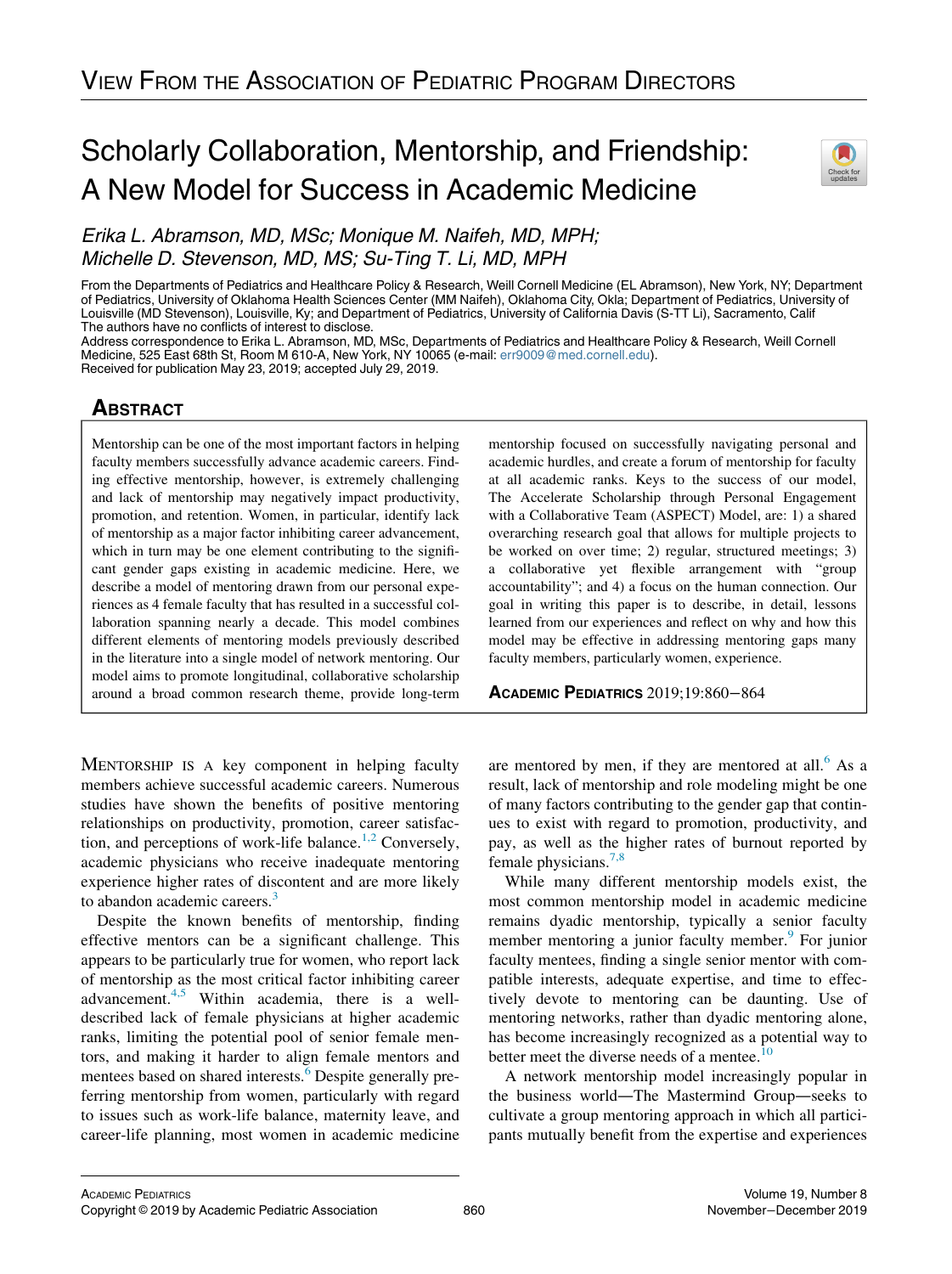of group members. $2,11,12$  Groups are composed of colleagues at a range of levels in their career who participate in regularly scheduled meetings to provide guidance and career advice. The composition of Mastermind Groups is distinct from typical peer mentoring groups, which aim to eliminate the hierarchical power relationships by bringing together faculty members with similar relevant backgrounds, such as academic rank.[13](#page-4-8) Mastermind Groups are also distinct from the peer writing groups, in which the primary focus is scholarly productivity. A recent pilot of the Mastermind Group approach was trialed through the organization Academic Life in Emergency Medicine (ALiEM), with the majority of participants finding the experience very valuable.<sup>[2](#page-4-7)</sup> In this pilot, 2 groups of 6 to 8 members from across the country completed 2 homework assignments and participated in two 90-minute video conferences focused on professional self-assessment, career trajectory, and current career challenges.

We would like to describe our experiences with a mentorship model, the Accelerate Scholarship through Personal Engagement with a Collaborative Team (ASPECT) Model, that combines different elements from Mastermind Group, peer mentoring group, and peer writing group models into a single-network mentorship model. The goal of the ASPECT Model is to promote collective scholarly productivity around a common area of interest, mentorship across and between faculty of different academic ranks, and the building of enduring friendships over time. By describing in detail our experiences and lessons learned, we believe we can help others achieve academic success and enhanced professional satisfaction.

# FORMING AND SUSTAINING OUR MENTORING<br>Group

GROUP Our journey began at the Association of Pediatric Program Directors (APPD) national conference in 2012. During a breakout session for those interested in research and scholarship, one of our team members expressed interest in evaluating how best to support resident scholarly activity. This led to a series of postconference phone calls and our collaboration was born. Initially, our group functioned much as a peer writing group, with joint scholarly productivity as our primary goal. We decided on a project, held regular phone calls, and saw the project through to completion. Several members of the group stopped participating after the first project, leaving a core group of 4 women from 4 different institutions across the country. Two of us were at the rank of Assistant Professor and 2 of us were at the rank of Associate Professor. With our first success behind us, we moved forward discussing our next series of projects and continued our work.

Since that time, we have consistently engaged in 1-hour phone calls twice per month, supplemented with in-person gatherings at national professional conferences biannually. The duration and frequency with which we speak, supplemented with in-person gatherings, has helped support our transformation from a peer writing group to a network mentoring group, and ultimately, a group of friends.

To optimize our productivity, we work on 2 to 3 projects at a time, in different phases of completion, with alternating members taking the lead. All members of the group collectively brainstorm project ideas and methodologic considerations, while the project lead assumes responsibility for obtaining IRB approval, moving the project forward, submitting abstracts to national conferences, and drafting (at minimum) the methods and results section of manuscripts. Not all members work on every project, depending on personal interests or competing priorities.

Our collaborative efforts have led to 7 poster and 2 platform presentations, 5 national workshops, and 6 peerreviewed publications. $14-19$  $14-19$  We have attained important leadership positions within our programs, such as Vice Chair of Medical Education and Health Services Research, Vice Chair of Education, and Division Chief. Each of us has been promoted—2 to the rank of Professor, 2 to the rank of Associate Professor—since our collaboration began. This is especially noteworthy given that many women fail to achieve promotion and have significantly higher attrition rates. $^{20}$  $^{20}$  $^{20}$  We believe the academic productivity resulting from our group has been critical in facilitating these promotions.

To achieve success, we have had to overcome multiple challenges in forming and sustaining our group. Building chemistry took time. Different team members had different learning and working styles that needed to be navigated. Identifying projects that were of interest to all group members and feasible to conduct with the collective expertise was challenging, and often required several weeks of brainstorming and refining. Different institutions had different research processes, particularly with regard to institutional review boards, forcing us to budget extra time for certain projects. Last, there have been periods of prolonged time off due to illnesses or changes in career roles that have necessitated members scaling back involvement in certain projects. However, because each group member gained expertise through the ongoing collaboration, it has been easier to shift roles for tasks that early on required more senior expertise.

There are several elements integral to the success of our model: 1) a shared overarching research goal; 2) regular, structured meetings; 3) a flexible and collaborative arrangement with "group accountability"; and 4) a focus on the human connection ([Figure\)](#page-2-0).

An important feature of the ASPECT model is the longitudinal focus on joint scholarly productivity around a common theme of interest—in our case, scholarly activity training for residents and fellows. This topic is broad enough to allow for a wide array of studies, and, because it is in-line with the core interests of each group member, it continues to stay professionally relevant to each of us. A recent publication about a successful residency peer writing group similarly noted the importance of bringing together residents with shared common research and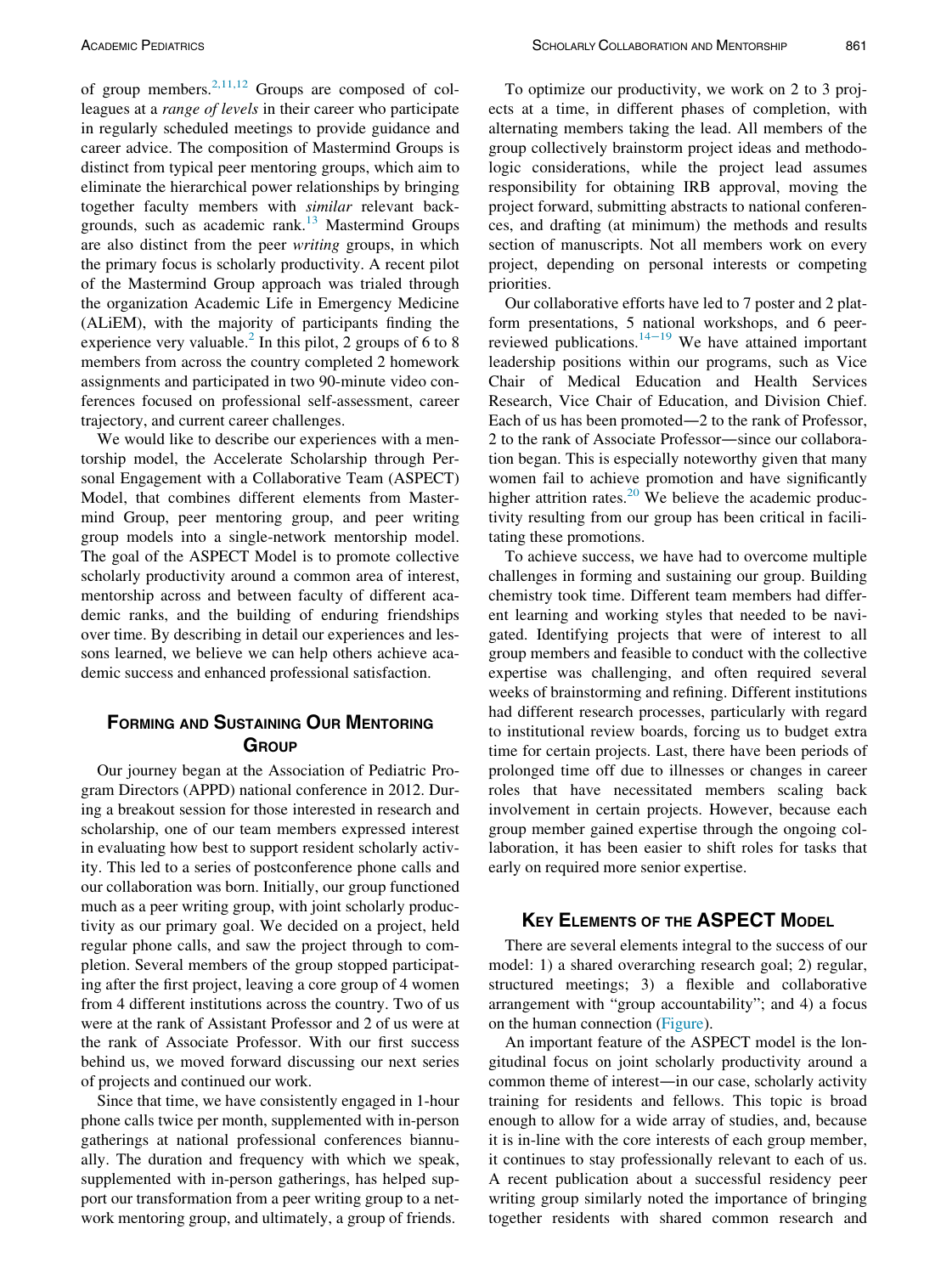<span id="page-2-0"></span>

Figure. The Accelerate Scholarship through Personal Engagement with a Collaborative Team (ASPECT) model.

career interests. $^{21}$  $^{21}$  $^{21}$  However, as a peer writing group, their primary focus group was on scholarly productivity, rather than navigating personal and professional challenges, which are likely to be quite different as a trainee versus a junior or senior faculty member.

Engaging in multiple projects simultaneously, with different members alternating taking the lead, has enhanced our productivity. For example, while data collection for one project is ending, we brainstorm the ideas for the next project so we can simultaneously work on manuscript writing for the first project and obtain institutional review board approval for the second project. We always specify author order and responsibilities at the outset and rotate opportunities for primary project ownership. Others have similarly noted the importance of delineating roles at the outset of any collaborative writing project. $21$ 

Identifying the research strengths of each team member has allowed us to best capitalize on these strengths when choosing projects or dividing work. For example, one member had experience submitting a comprehensive research curriculum to MedEdPORTAL, so our group chose to focus our early projects on submitting research toolkits to MedEdPORTAL.<sup>[18,19,22](#page-4-12)</sup> Another member had expertise in survey design, which helped facilitate the group's first prospective data collection project, a national survey of pediatric program directors.<sup>15</sup> At the same time, we have also challenged each other to acquire new skills by engaging in projects using less familiar methodology, such as conducting a systematic review or drafting this perspective piece. Acquiring new skills in a supportive environment has enhanced each member's intrinsic motivation to keep learning and collaborating, a finding simi-lar to the experience of others.<sup>[21](#page-4-11)</sup> Importantly, by disseminating our work at national meetings and through publication, we have built a reputation as a productive group, resulting in others asking to collaborate on projects that are an extension of our work. This has led to additional presentations, publications, and professional exposure. $17,19$ 

Since the start of our collaboration, we have held biweekly, 1-hour calls, which are scheduled for the entire academic year. Blocking consistent time on the calendar has helped routinize our meetings and overcome one of the most frequently cited barriers to effective mentoring, lack of time prioritized for the mentorship relationship.<sup>[1,23](#page-4-0)</sup> At the same time, we are flexible in moving a phone call or scheduling an interim phone call if group members have a conflict or need additional time to advance a project. Each call has a focused agenda consisting of topics for discussion and relevant attachments for review, typically developed by the member whose project is in its most active stage. After the call, clearly delineated action items and timelines for completion are distributed via email and reviewed 2 weeks later. Use of remote video conferencing technology, such as Zoom meeting or WebEx, provides a platform through which we can add documents to be reviewed to the day's agenda and share documents across screens and review and edit materials simultaneously. With this technology, any invited person can begin the meeting, even if the "host" is unavailable or running late. While timelines are flexible, if a team member encounters unexpected barriers, others will move the project forward. Accountability is another important characteristic of effective mentoring relationships.<sup>[1](#page-4-0)</sup> By maintaining "group" accountability," we have avoided the pitfall of having projects significantly stalled due to unexpected challenges faced by one group member.

Cultivating mentoring relationships and friendships has been as important a part of our model as promoting academic productivity. We have invested time to develop a connection to each other that goes beyond our academic interests and allows the group to provide psychosocial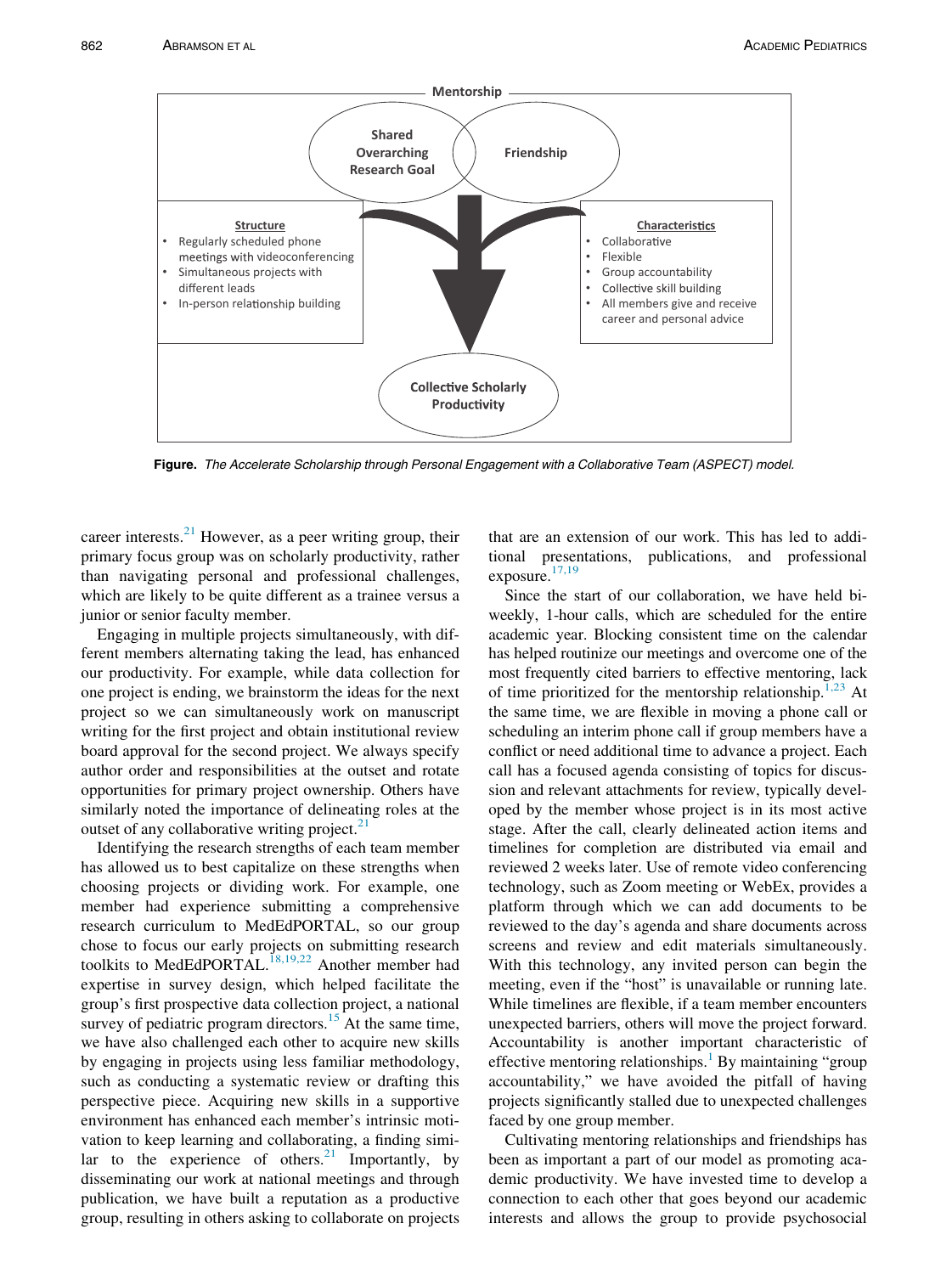support to each member. We start each phone call with a discussion of what is going on in our personal and professional lives and delay our agenda to help each other navigate challenges as needed. Obtaining advice from others not in our supervisory hierarchy and not entrenched in the politics at our home institution has been invaluable, although the ASPECT model could be composed of members entirely from within one's home institution. In addition, at mutually attended professional meetings, we always make time for in-person activities, typically "breaking bread together" over a meal.

The importance of friendship and sense of community which has facilitated success in our ASPECT model has also been emphasized in business literature and in literature on female scholars across other academic disciplines. $24$  For example, the authors who evaluated the mentorship literature in the traditionally male-dominated field of engineering noted the importance of access to senior women faculty members and the value of a caring community in promoting personal and professional suc- $cess.<sup>25</sup>$  $cess.<sup>25</sup>$  $cess.<sup>25</sup>$  Five women on the tenure track in the School of Education at one institution successfully incorporated friendship in their mentorship journey to achieve tenure. Although they varied in age by over 20 years and in the stage of their tenure clock, they too found their connected-ness valuable in understanding their role as scholars.<sup>[13](#page-4-8)</sup> Friendship was also identified as a key way to "celebrate the whole person" among early and mid-career women faculty members across disciplines at a teaching state university, thereby facilitating mentorship in a Research and Writing Community of Practice.<sup>[26](#page-4-17)</sup>

How many faculty constitute the "right number" for participation in the ASPECT model is unclear. Four participants worked well for us in that it was large enough to allow diversity in academic rank, experience, and expertise, while being small enough that we could find common areas of scholarly interest to pursue. It was also small enough to allow us to spend time on each phone call catching up on interim life events. It is likely, however, that slightly larger or smaller groups can be equally effective, depending on the composition of team members.

Our model draws upon important facets of the peer writing group, Mastermind Group, and peer mentoring group models, combining them into a single model not previously described in the literature. It is this combination that we believe makes the ASPECT model distinct. Typical peer writing group models include writing accountability groups, write on site groups, online writing groups, and collaborative writing groups. In writing accountability groups, members work on individual projects and receive project-specific advice from the group. In write on site groups, everyone comes at a designated place and time to work on their own writing. In online writing groups, the members commit to writing daily and briefly check in with others as a means of obtaining support and maintaining accountability. In contrast to the ASPECT model, none of these models involve joint work on a scholarly project. Collaborative writing groups are a fourth peer writing group model in which the group works together on papers. However, unlike the ASPECT model, there is not a focus on career mentorship. Mastermind and peer mentoring groups, on the other hand, focus primarily on mentoring, rather than collaborative scholarly productivity. In the ASPECT model, we focus equally upon collaborative writing and career mentorship.

### THE IMPACT OF GENDER AND ACADEMIC RANK

While we have intermittently had male colleagues participate in specific projects, having 4 women in our group and combining personal with professional mentoring has allowed us to naturally address some of the unique worklife integration issues faced by females in academic medicine. This is not to say that we would recommend forming or maintaining mentoring groups on the basis of sex. However, gender dynamics may impact the mentoring relationship in key ways. For example, a study on mentoring and the career satisfaction of male and female academic medical faculty reported that respondents found female mentors to be more likely to give advice on worklife balance, which was enhanced when the mentee was female.<sup>[3](#page-4-1)</sup> In another study of K awardees, female participants endorsed the need for women to have at least 1 female mentor who can speak to issues such as the competing demands of work and family, negotiation, and limit setting.<sup>[10](#page-4-6)</sup> A study of over 4500 full-time medical school faculty found that women reported a significantly lower sense of belonging and relationships within the workplace compared with male colleagues. $^{27}$  $^{27}$  $^{27}$  The ASPECT model helps to fulfill this lack of connectedness. Of note, male faculty members have also reported dissatisfaction with work-life balance and receiving inadequate guidance in this area.<sup>[3](#page-4-1)</sup> Therefore, it may be that regardless of the gender composition of a mentoring group, focusing on both scholarly productivity and the personal connection fills a dual purpose that remains unfilled for many faculty.

It is also worth noting that our group has always consisted of faculty of varying academic ranks, including at least 2 faculty members with an academic rank of Associate Professor or higher. With far fewer faculty at the rank of Associate Professor or Professor, creating a forum of mentorship for faculty at higher academic ranks can fill key mentoring gaps. $28$  In our collaboration, the most senior members of the group often used the group's "outsider" perspective to work through personal and professional challenges. Serving as senior author on publications also helped the most senior member fulfill the mentorship and productivity requirements required for promotion to full Professor.

We believe that our experience represents an important paradigm for network mentoring in academic medicine.